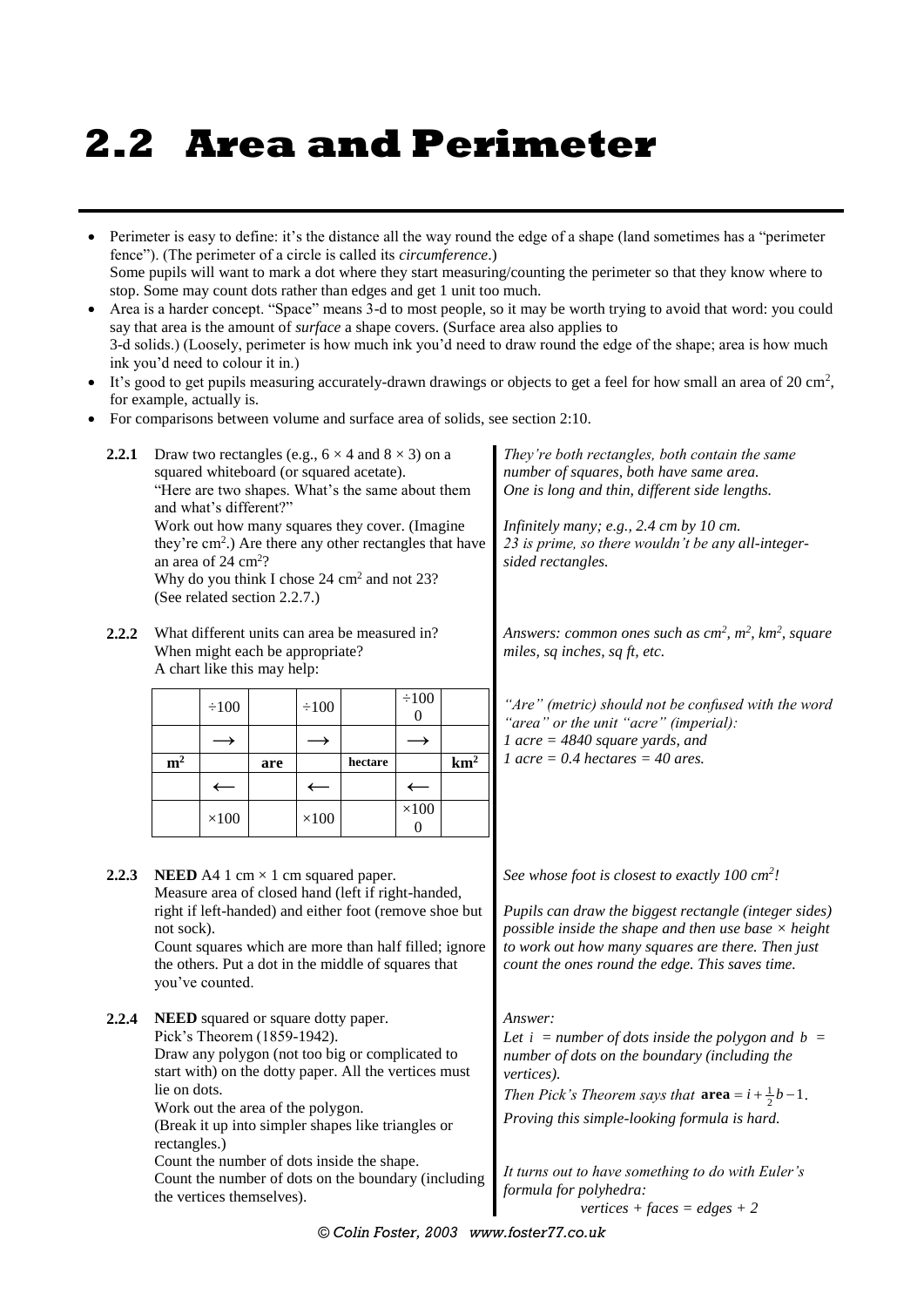Look for a connection between these three quantities. *(section 2.9.5).* 

**2.2.5** Comparing Area and Perimeter. It depends what units you use, but if you measure in "units" and "square of the same units", you can ask

questions like these. Draw shapes on  $1 \text{ cm} \times 1 \text{ cm}$  squared paper which

have areas ( $a$ , in cm<sup>2</sup>) and perimeters ( $p$ , cm)

connected in the following ways:

The shapes must be made entirely of squares that meet along their edges.

|              | Connection between p and a |  |
|--------------|----------------------------|--|
| $\mathbf{1}$ | $p = a + 4$                |  |
| $\mathbf{2}$ | $p = a + 6$                |  |
| $\mathbf{3}$ | $p = 2a$ , a square        |  |
| 4            | $p = 2a$ , not a square    |  |
| 5            | $p = a$ , a square         |  |
| 6            | $p = a$ , not a square     |  |
|              | $a=2p$                     |  |

Why are the perimeters of these shapes always even?

*If when going round the edge of a shape you move an integer number of spaces to the right, you must come back the same integer number of spaces. Likewise with up and down, so the total number of moves must be even, because it's the sum of two even numbers.*

*(So this applies only to* rectilinear *shapes: polygons where all the interior angles are right-angles.)*

**2.2.6 NEED** pieces of card (see sheet) and OHP. Area Dissections.

Demonstrate area formulas.

- 1. Triangle. Start with triangle 1 and label the base as  $b$  and the height as  $h$ . Introduce the two pieces of triangle 2 (which is congruent to triangle 1) and show that together with triangle 1 they make a rectangle of area *bh* .
- 2. Parallelogram. Label the base as *b* and the height as *h* . Remove the triangular end and show that it fits onto the other end to make a rectangle of area *bh* .
- 3. Trapezium. Label the height as *h* and the parallel sides as *a* and *b* . Introduce the other (congruent) trapezium (upside down) and show that together they make a parallelogram of area  $(a + b)h$ .
- **2.2.7** Draw a rectangle with an area of 24 cm<sup>2</sup>.

*Pupils could use the pieces to prove the formulas to one another.*

*Implicit in each proof is the idea that you could always perform the same dissections and rearrangements whatever the precise shape.*

*So triangle area* =  $\frac{1}{2}bh$ .

*So parallelogram area = bh .*

*So trapezium area* =  $\frac{1}{2}(a+b)h$ . *(Notice that if*  $a = 0$  *(or*  $b = 0$ *), the shape becomes a triangle and the area formula becomes*  $\frac{1}{2}$ *bh*, *as it should.)* . *Answers:*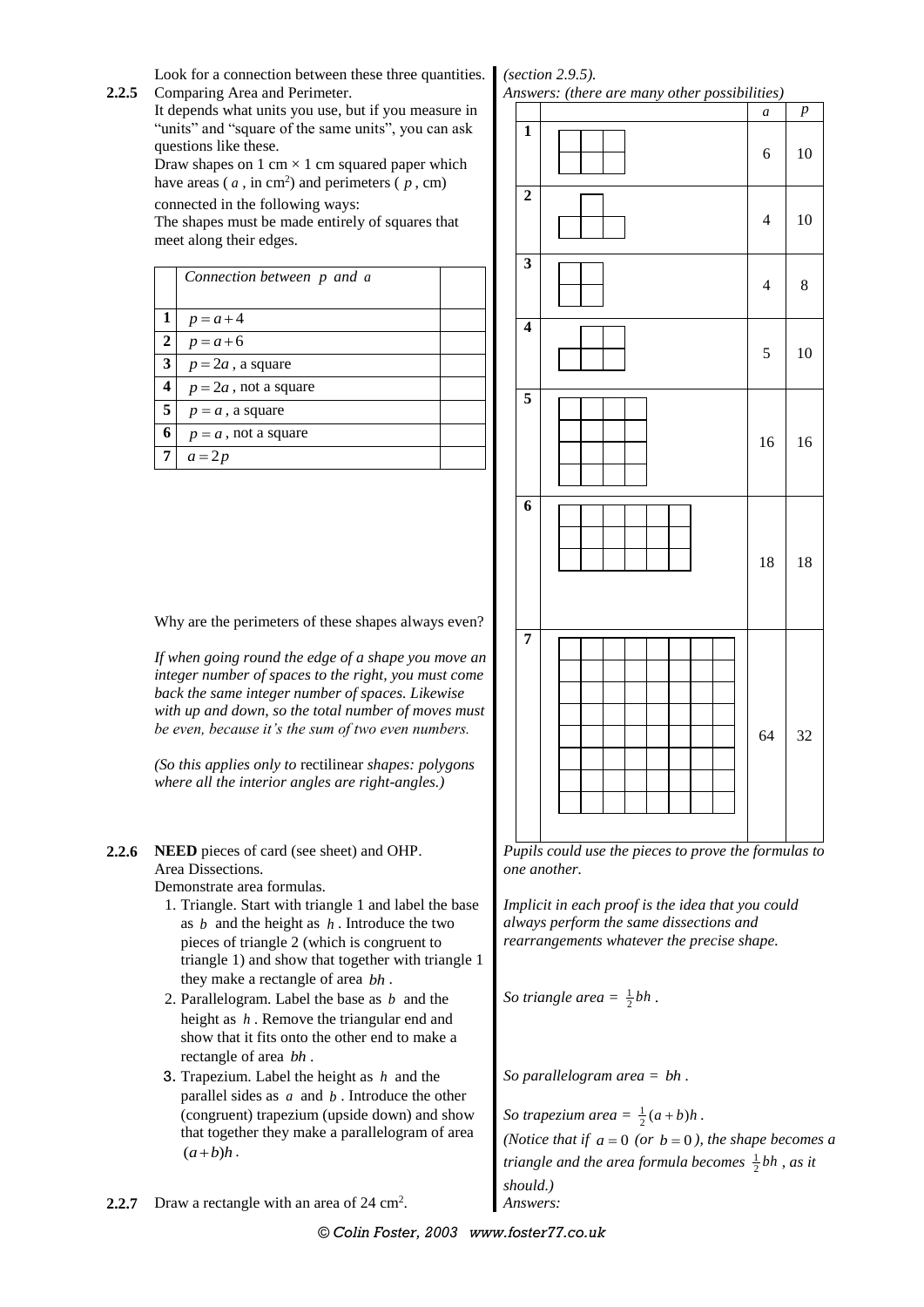(This builds on section 2.2.1.) Work out its perimeter and write it inside. Repeat. What are the biggest and smallest perimeters you can find?

You are not allowed to change the total area.

*With* integer *sides, the smallest perimeter belongs to the rectangle most like a square. The largest perimeter comes from the rectangle of width 1 cm.*

Why do you think I chose  $24 \text{ cm}^2$  and not, say,  $23$ cm<sup>2</sup> for the area?

What if I fix the *perimeter* at 24 cm, and ask for the biggest and smallest *areas* you can make? Still only rectangles are allowed.

*You may need to hint that a square is a rectangle and so is allowed without giving the game away!*

*(This investigation is extended in section 2.6.9)*

**2.2.8** How many colours do you need to colour the countries on a map?

> Draw a pattern (not too complicated) without taking your pen off the paper. You can cross over yourself, but you must finish at the point you started. If you want to colour it in so that always when two areas have a side in common they are different colours, how many colours do you need? (It's OK for the same colours to touch at a point, just not at a side.)

What if you don't finish at the point you started?

Can you find a design that needs more than 3 different colours?

(You are allowed to take your pen off the paper during the drawing, now.)

*Any "map" can be coloured with at most 4 colours. This "Four Colour Theorem" is very hard to prove, but was eventually done using computers. (This was the first major theorem to be proved using a computer.)*

**2.2.9** Polyominoes (1 cm  $\times$  1 cm or 0.5 cm  $\times$  0.5 cm squared paper is useful).

Start with dominoes – there's only one possible flat shape you can make by placing two squares next to

*Rectangles with* integer *sides and area 24 cm<sup>2</sup> :*

| rectangle                                            | perimeter  | rectangle     | perimeter  |  |  |  |
|------------------------------------------------------|------------|---------------|------------|--|--|--|
| $1 \times 24$                                        | $50$ (max) | $2 \times 12$ | 28         |  |  |  |
| $3 \times 8$                                         | 22         | $4 \times 6$  | $20$ (min) |  |  |  |
| If non-integer values are allowed, then the smallest |            |               |            |  |  |  |

*perimeter would come from the square, which has*  sides  $\sqrt{24} = 4.9$  units and a perimeter of 19.6 units. *The largest would come from a very long thin rectangle*  $\delta$  *by*  $\frac{24}{\delta}$ *, where*  $\delta$  *is small. The perimeter* 

*would be*  $2(\delta + \frac{24}{\delta})$ , which tends to infinity as  $\delta$ *gets smaller and smaller. So you could make the perimeter as large as you like.*

*24 has lots of factors; 23 is prime.*

*Rectangles with integer sides and a perimeter of 24 cm:*

| rectangle | area | rectangle    | area |
|-----------|------|--------------|------|
| $\times$  |      | 10<br>' x .  |      |
| $\vee$ Q  |      | $\checkmark$ |      |
|           |      |              |      |

*Again, the largest area for a given perimeter (or smallest perimeter for a given area) comes from the square.*

*Areas as small as you like come from rectangles*  by  $12 - \delta$ , where  $\delta$  is small, and have area  $\delta(12-\delta)$ , which tends to zero as  $\delta$  gets smaller *and smaller.*

*Answer: only 2 colours needed e.g.,*



*e.g.,*



*This time you need up to 3 colours.*

*Some designs need 4 colours; e.g.,*



*(Remember that the outside needs colouring – white in this case.)*

*Answer: The numbers grow very quickly. no. of* 

| name | no. of poly- |
|------|--------------|
|      |              |

*© Colin Foster, 2003 www.foster77.co.uk*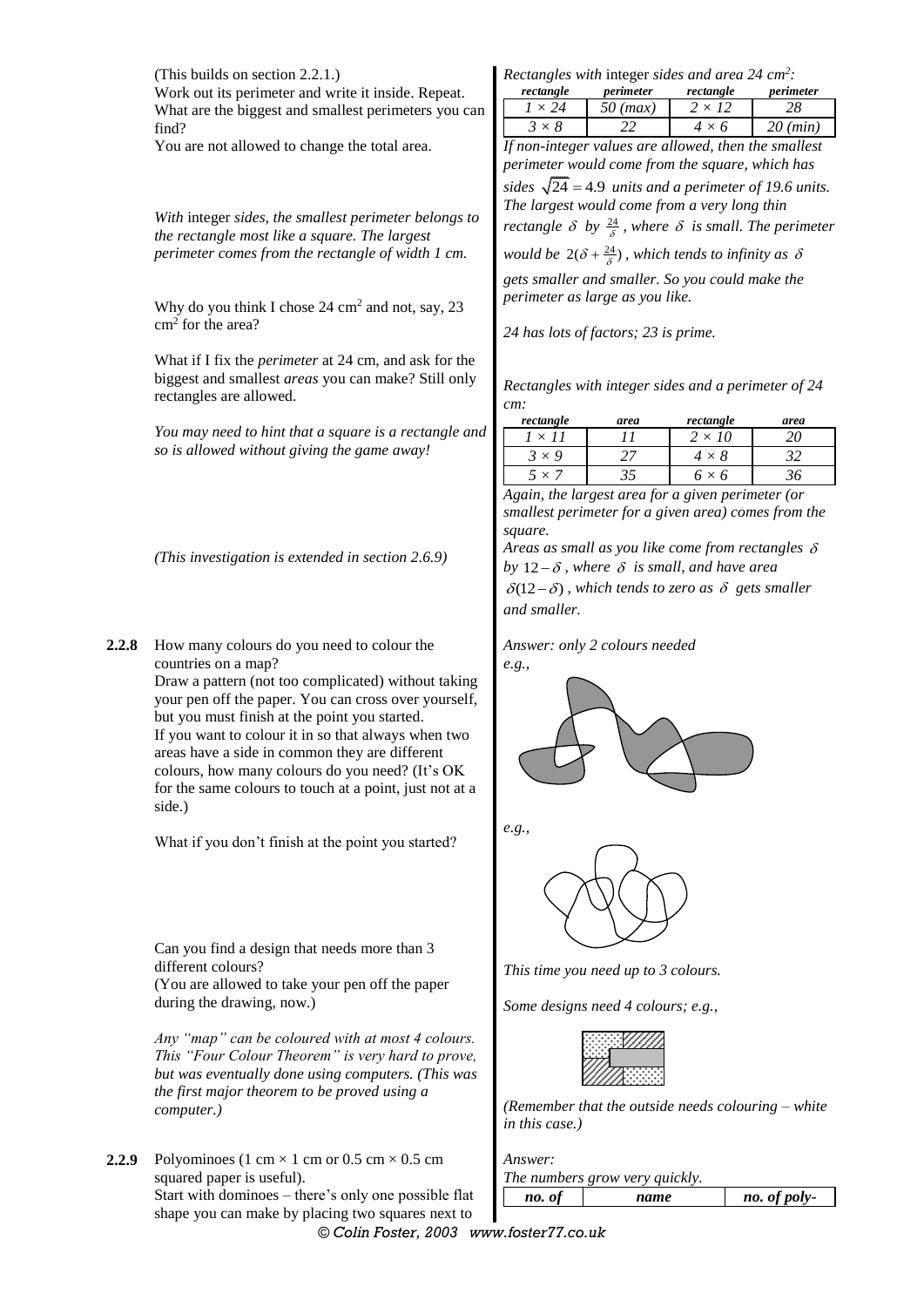each other. They mustn't overlap and they may only touch edge-to-edge.

What about triominoes (3 squares), and so on? How many different ones can you find?

The number of squares  $a$  is the area, and for  $a \leq 3$ *the perimeter p is the same for each polyomino of that size and equal to*  $2(a+1)$ .

*The 12 pentominoes are sometimes referred to by the capital letters they look most like: FILNPTUVWXYZ.*

You can do a similar thing with equilateral triangles (the shapes are called *polyiamonds*) and with hexagons (*polyhexes*). How many of those can you find?

|                | The three tetriamonds are the three possible nets for |  |  |
|----------------|-------------------------------------------------------|--|--|
| a tetrahedron. |                                                       |  |  |

*Polyhexes (made up of regular hexagons) have relevance in organic chemistry because they give the number of possible isomers of some of the aromatic hydrocarbons. For example the three trihexes correspond to anthracene, phenanthrene and phenalene (all C14H10), where the hexagons are rings of carbon atoms with hydrogen atoms attached.*

**2.2.10** A politician claims that the world isn't overcrowded at all. He says that every person in the world could have an average-sized house (and garden) and the whole lot would fit into California. What do you think? What data would you need to test his claim?

> The area of California is about  $4 \times 10^5$  km<sup>2</sup>, so he is *about 7 times out.*

My aunt says you could fit everyone in the world onto the Isle of Wight if they lined up shoulder-toshoulder (all standing on the ground). Is that possible?

*Again, my aunt is exaggerating but not all that much.* **2.2.11** Display cabinets.

A museum curator wants to arrange her glass display cabinets so that visitors can view the exhibits. She has 9 square cabinets. What is the best arrangement?

| squares |           | ominoes |
|---------|-----------|---------|
|         | square    |         |
| 2       | domino    |         |
| 3       | triomino  | 2       |
|         | tetromino |         |
| 5       | pentomino | 12      |
| 6       | hexomino  | 35      |
|         | heptomino | 108     |
|         | octomino  | 369     |
|         | nonomino  | 1285    |

*There is no simple pattern to these numbers. (From 7 onwards some of the polyominoes contain holes.)*

| no. of<br>triang's | name            | no. of poly-<br>iamonds |
|--------------------|-----------------|-------------------------|
|                    | equil. triangle |                         |
| $\mathcal{L}$      | diamond         |                         |
| 3                  | triamond        |                         |
|                    | tetriamond      | 3                       |
|                    | pentiamond      |                         |
|                    | hexiamond       | 12                      |
|                    | heptiamond      | 24                      |
|                    | octiamond       | 66                      |
|                    | enneiamond      | 160                     |

| no. of<br>hex'ns | name      | no. of poly-<br>hexes |
|------------------|-----------|-----------------------|
|                  | hexagon   |                       |
| 2                | dihex     |                       |
| 3                | trihex    | $\mathcal{R}$         |
|                  | tetrahex  | 7                     |
| 5                | pentahex  | 22                    |
| 6                | hexahex   | 82                    |
| 7                | heptahex  | 333                   |
| 8                | octahex   | 1448                  |
|                  | enneiahex | 6572                  |

*Answer: He may be exaggerating, but not that much.*  Assuming that there are about  $6.5\times10^9$  people in *the world, and each average-sized property measures about 20 m × 20 m, then the total area*   $\text{needed} = 6.5 \times 10^9 \times 20 \times 20 = 2.6 \times 10^{12} \text{ m}^2.$ *Since 1*  $km^2 = 10^6$   $m^2$ , *this is only about*  $3 \times 10^6$   $km^2$ . The area of the USA is about  $9.5 \times 10^6$  km<sup>2</sup>, so this is *about*  $\frac{1}{4}$  *of that.* 

*To make the sums easier, we'll give everyone 0.5 m*  by  $0.5$   $m = 0.25$   $m^2$ , which should be enough room. *Total area* =  $6.5 \times 10^9 \times 0.25$   $m^2 = 1625$   $km^2$ . This is *about 40 km by 40 km, or 635 square miles. This is about four times the area of the Isle of Wight (about 150 square miles).*

*Answers: The cabinets have to touch along the sides.*

*With a 3 × 3 arrangement, it would be very difficult to see the cabinet that is in the middle, and the others*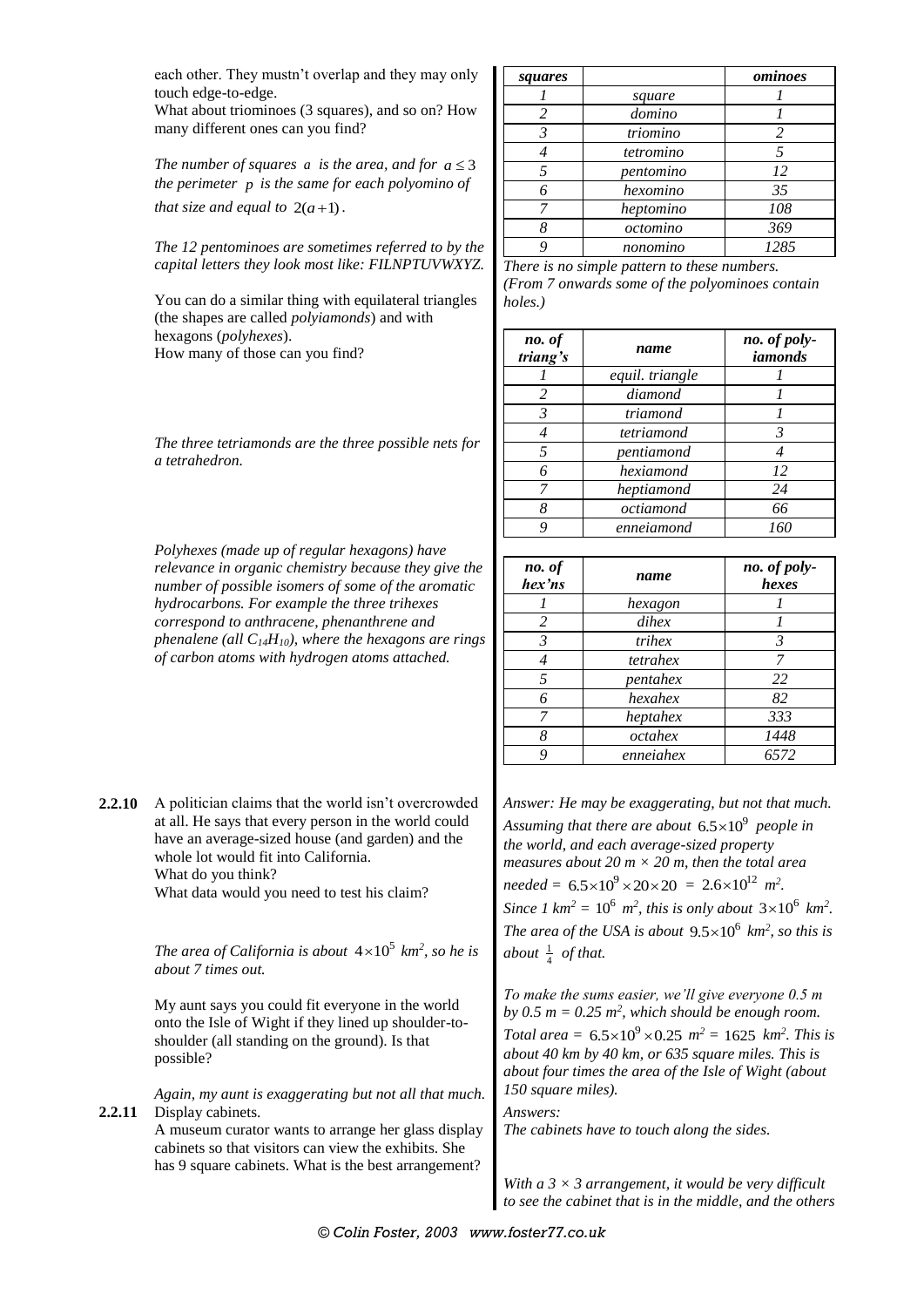

Why would a  $3 \times 3$  square arrangement be a bad idea?

Draw the maximum perimeter arrangement if the cabinets must be connected side to side (not corner to corner).

Find a connection between the number of cabinets and the maximum perimeter.

*If the cabinets could touch only at the corners, the maximum perimeter would be*  4*n ; e.g.,*



In a different room she wants to use cabinets shaped like equilateral triangles (when viewed from above). Find a formula for the maximum perimeter when she uses different numbers of these cabinets. What about other regular polygon cabinets?

- **2.2.12** Areas of Parallelograms (see sheet). Investigating what controls the area of a parallelogram.
- **2.2.13 NEED** A4 1 cm  $\times$  1 cm squared paper. "Design a Zoo" (see sheet).
- **2.2.14** A ream of A4 paper is described as 80  $g/m^2$ . What is the mass of an individual sheet? How much does the whole packet weigh? How many could I send first class? (Assume that the envelope weighs 10 g.)

*A "ream" of paper is 500 sheets.*

**2.2.15** Two people, Alison and Billy, own some land as shown below.



They want to replace the V-shaped fence with a straight line so that their plots will have a more convenient shape, but they must keep the same amounts of land each.

Where should the line go?

(The land is equally good everywhere.)

**2.2.16** 196 soldiers are marching in a square arrangement. The soldiers at the edge of the square have to carry a flag. How many of these "outside" soldiers are there? How many "inside" (non-flag-carrying) soldiers are there?

*could only be viewed from 1 or at most 2 sides.*

*You want to get the maximum perimeter so that there's the maximum number of sides people can view from.*



*Always put the cabinets in a single line. In fact simple turns don't affect the perimeter; e.g., this arrangement has the same perimeter (20) as the Lshape below.*



*If n is the number of cabinets, then the maximum perimeter is*  $2n + 2$ .

*With n equilateral triangles, the maximum perimeter is n* 2 *; for regular pentagons, the maximum perimeter is*  $3n + 2$ . *For an r -sided regular polygon, the maximum perimeter is*  $(r-2)n + 2$ .

*Answers (in square units): A. 10; B. 15; C. 3; D. 6; E. 9; F. 12; G. 10; H. 10; I. 10; J. 10.*

*Makes good display work and combines different aspects of maths. An enjoyable task.*

#### *Answer:*

*1 sheet weighs 0.21 × 0.297 × 80 = 5 g (approx) 500 sheets weigh about 2.5 kg. If the maximum mass for the cheapest postage rate is, say, 60 g, then we could put 10 sheets of paper in the envelope. (This ignores the mass of the stamp and any ink.)*

*Answer:*



*Draw in the parallel dashed lines as above. Then the new fence should be either of the thick black lines, because the area of the obtuse-angled triangle is the same as the areas of the right-angled triangles with the same base and the same height, so A can have one of those instead with no change in area.*

#### *Answers:*

For  $n^2$  soldiers, there will be  $4n-4$  on the *perimeter (4 sides of n soldiers makes*  4*n , but the 4 at the corners get counted twice because they each belong to two sides, so we have to subtract those 4). The inside soldiers make a square arrangement of*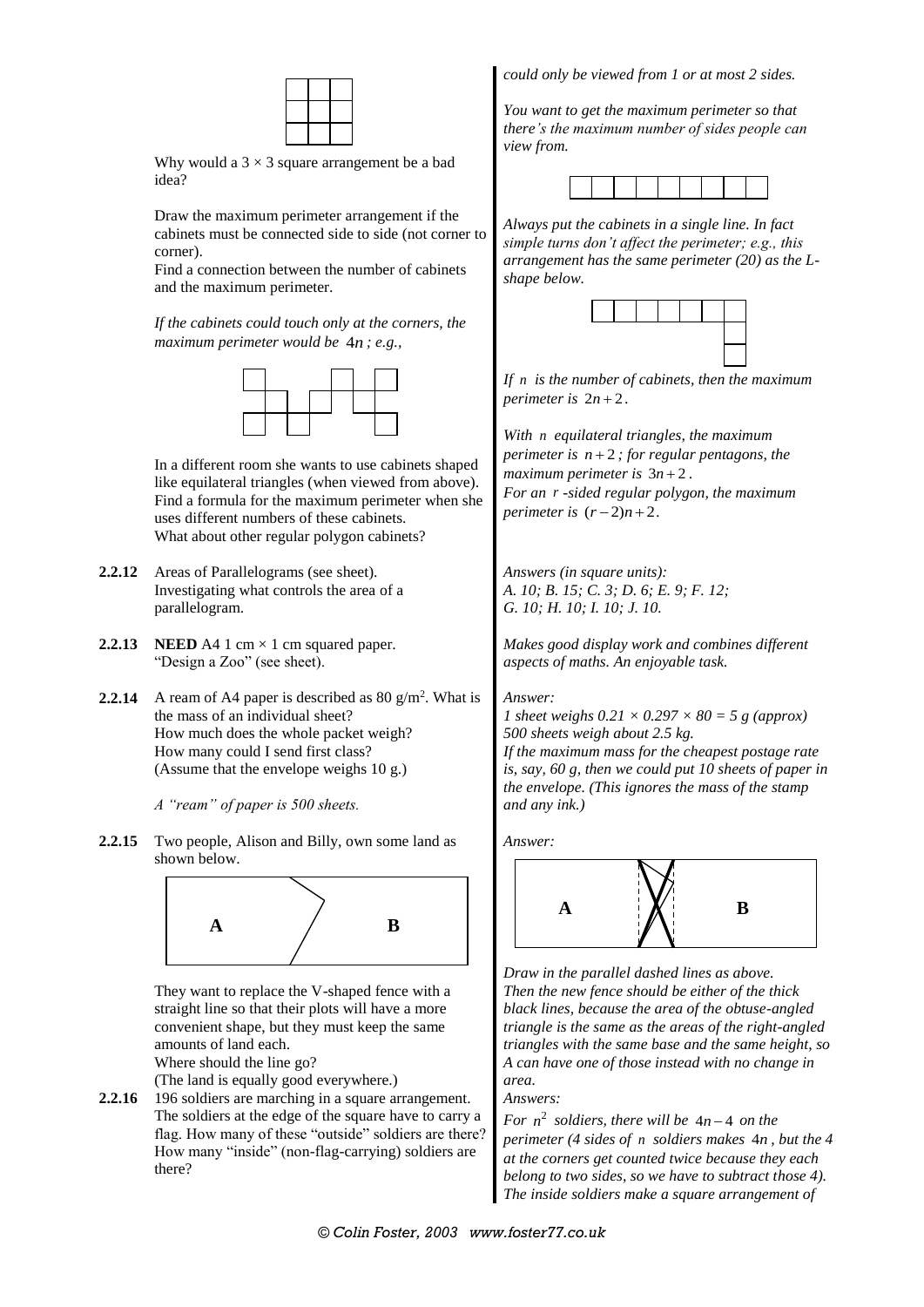|        | Altogether, $4n - 4 + (n - 2)^2$                                                                                                                                                                                                                                | $(n-2)^2$ .                                                                                                                                                                                                                                                                                       |
|--------|-----------------------------------------------------------------------------------------------------------------------------------------------------------------------------------------------------------------------------------------------------------------|---------------------------------------------------------------------------------------------------------------------------------------------------------------------------------------------------------------------------------------------------------------------------------------------------|
|        | $= 4n - 4 + n^2 - 4n + 4$<br>$= n^2$<br>as it should do.                                                                                                                                                                                                        | So for $14^2$ (196) soldiers, the number outside is 52<br>and the number inside is 144, so 52 flags are needed.                                                                                                                                                                                   |
| 2.2.17 | NEED tape measures, possibly other things as well.<br>Estimate the surface area of a human being.                                                                                                                                                               | Answer: the value is not too important $-$ it's the<br>process adopted that matters - but suggested values<br>are given below.                                                                                                                                                                    |
|        | Practical methods: e.g., wrap someone up in<br>newspaper; use sticky tape and remove the wrapping<br>by cutting carefully with scissors so that when<br>flattened out it approximates the area.                                                                 | Values will obviously depend on the size of the<br>pupils.                                                                                                                                                                                                                                        |
|        |                                                                                                                                                                                                                                                                 | Theoretical approximation:                                                                                                                                                                                                                                                                        |
|        | Theoretical methods: e.g., ignore hands, feet, etc.,<br>and treat the human body as a sphere on top of a<br>cuboid with two identical cylindrical arms and two<br>bigger identical cylindrical legs. (Different pupils<br>may decide on different assumptions.) | <i>Head:</i> $4\pi r^2 = 4\pi 10^2 = 1300$ cm <sup>2</sup> ;<br>Trunk:<br>$2 \times (50 \times 50 + 20 \times 50 + 50 \times 20) = 9000 \text{ cm}^2$ ;<br>Arms:<br>$2 \times 2\pi rl$ = $2 \times 2 \times 3.14 \times 4 \times 50 = 2500 \text{ cm}^2$ ;                                        |
|        | (See similar task in section 2.10.14.)                                                                                                                                                                                                                          | Legs:<br>$2 \times 2\pi rl$ = $2 \times 2 \times 3.14 \times 6 \times 80 = 6000 \text{ cm}^2$ ;<br>So total estimate = 18 800 cm <sup>2</sup> = 2 m <sup>2</sup><br>approximately, which seems sensible.<br>(Lungs have surface area of about 100 $m^2$ , and the<br>intestines about 300 $m^2$ . |
| 2.2.18 | Estimate how many tins of paint you would need to<br>paint this classroom.                                                                                                                                                                                      | Again, the thinking that pupils go through is much<br>more important than the final estimate.                                                                                                                                                                                                     |
|        | Before you start decide if there's anything you need<br>to ask me?                                                                                                                                                                                              | e.g., how many coats of paint?; are we painting<br>behind the cupboards?; are we doing the ceiling?<br>are we doing the door? etc.                                                                                                                                                                |
|        |                                                                                                                                                                                                                                                                 | You could state that an "average" tin of paint will<br>cover about $15 \text{ m}^2$ .                                                                                                                                                                                                             |
| 2.2.19 | Heron's Formula (Heron of Alexandria, about AD<br>10-75) (see sheet).                                                                                                                                                                                           | Also known as Hero's Formula.                                                                                                                                                                                                                                                                     |
|        | A formula for calculating the area of a triangle given<br>only the lengths of the sides.                                                                                                                                                                        | This formula probably should be more widely known<br>and used.                                                                                                                                                                                                                                    |
| 2.2.20 | Tolstoy (1828-1910) wrote a short story called "How<br>Much Land Does A Man Need?" in which a peasant<br>man called Pahóm is offered some land at a price of<br>"1000 roubles per day".                                                                         | (It's an interesting story pupils may like to read $-$ not<br>too long and with a twist at the end $-$ and impressive<br>to say you've read some Tolstoy!)                                                                                                                                        |
|        | It turns out that he can have as much land as he can<br>go round by foot between sunrise and sunset, but he<br>must finish back where he started before the sun goes<br>down.<br>What would your strategy be if you wanted to get as<br>much land as possible?  | What shape path would you take? Would you run or<br>walk? Would it be more efficient in the long run to<br>take breaks? What if you saw some particularly good<br>land? What would you do about hills?                                                                                            |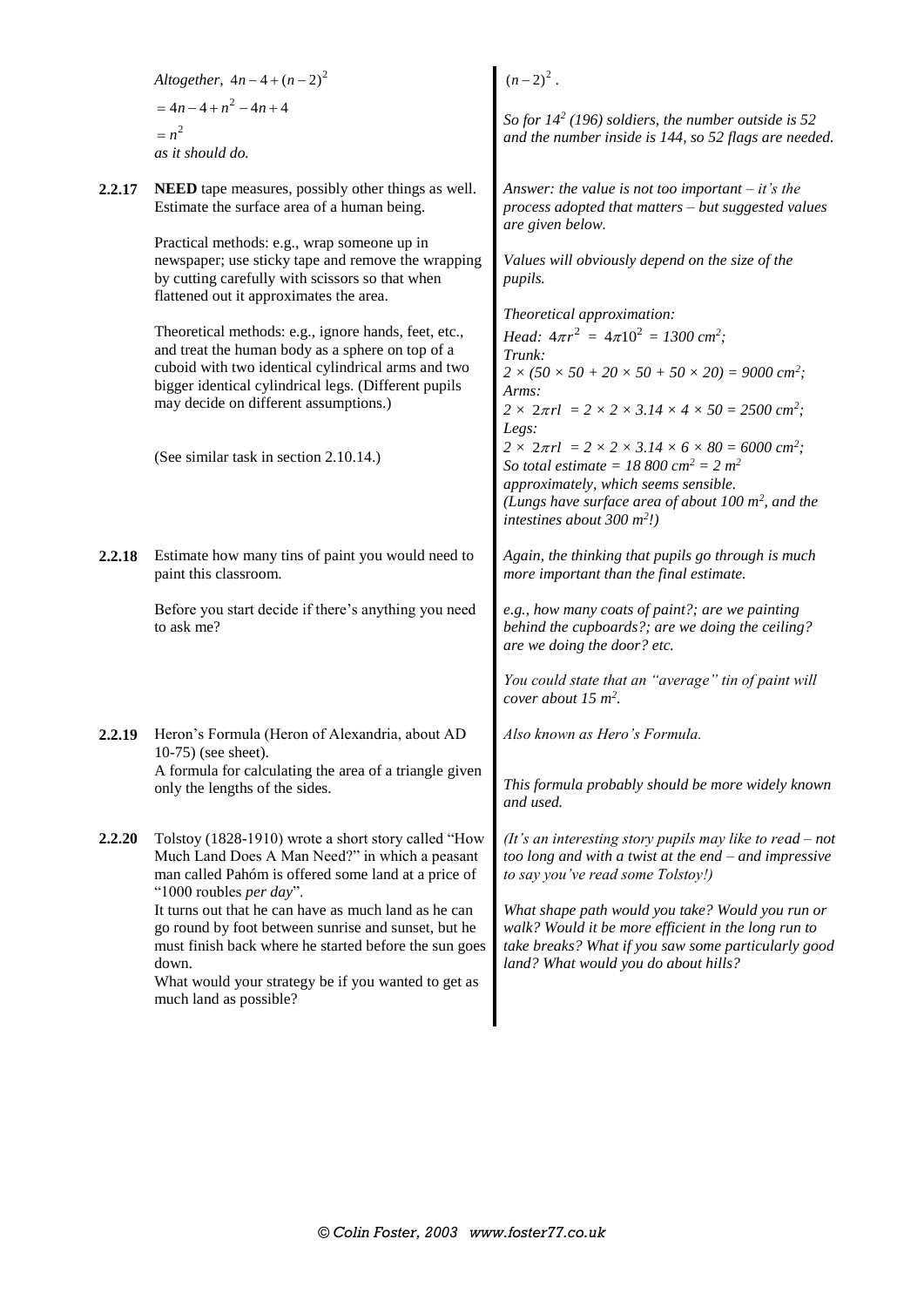# *Area Dissections*

Photocopy onto card and cut along *all* the lines. Keep the pieces in an envelope. Use to demonstrate area formulas (see notes).

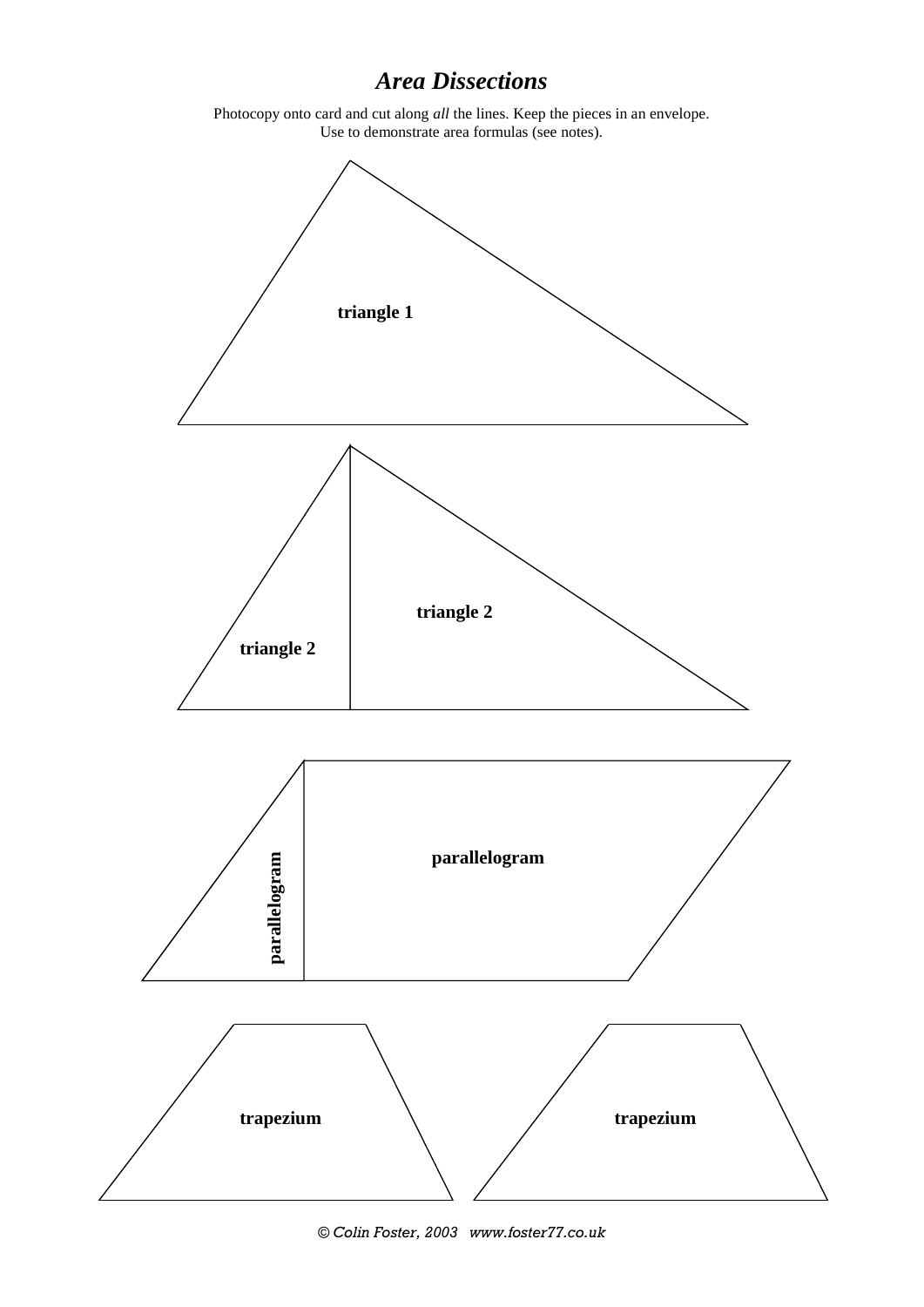## *Areas of Parallelograms*

Draw some axes from 0 to 8 horizontally and vertically. One set should do (with a bit of overlapping) for A to F, and another one for G to J.

Plot each of these parallelograms.

Work out their areas by breaking them into triangles or rectangles. Record your results.

| A           | (1, 6) | (2, 8) | (7, 8) | (6, 6) |
|-------------|--------|--------|--------|--------|
| B           | (0, 6) | (5, 6) | (7, 3) | (2, 3) |
| $\mathbf C$ | (7, 5) | (8, 6) | (8, 3) | (7, 2) |
| D           | (0, 2) | (0, 4) | (3, 2) | (3, 0) |
| Е           | (4, 0) | (3, 3) | (6, 3) | (7, 0) |
| F           | (1, 5) | (3, 7) | (7, 5) | (5, 3) |
|             |        |        |        |        |
| G           | (0, 6) | (1, 8) | (6, 8) | (5, 6) |
| $\bf H$     | (0, 4) | (2, 6) | (7, 6) | (5, 4) |
| I           | (0, 2) | (3, 4) | (8, 4) | (5, 2) |
| ${\bf J}$   | (1, 0) | (0, 2) | (5, 2) | (6, 0) |

What things affect the area of a parallelogram and what things make no difference?

# *Areas of Parallelograms*

Draw some axes from 0 to 8 horizontally and vertically. One set should do (with a bit of overlapping) for A to F, and another one for G to J.

Plot each of these parallelograms.

Work out their areas by breaking them into triangles or rectangles. Record your results.

| A           | (1, 6) | (2, 8) | (7, 8) | (6, 6) |
|-------------|--------|--------|--------|--------|
| B           | (0, 6) | (5, 6) | (7, 3) | (2, 3) |
| $\mathbf C$ | (7, 5) | (8, 6) | (8, 3) | (7, 2) |
| D           | (0, 2) | (0, 4) | (3, 2) | (3, 0) |
| E           | (4, 0) | (3, 3) | (6, 3) | (7, 0) |
| F           | (1, 5) | (3, 7) | (7, 5) | (5, 3) |
|             |        |        |        |        |
| G           | (0, 6) | (1, 8) | (6, 8) | (5, 6) |
| H           | (0, 4) | (2, 6) | (7, 6) | (5, 4) |
| I           | (0, 2) | (3, 4) | (8, 4) | (5, 2) |
| ${\bf J}$   | (1, 0) | (0, 2) | (5, 2) | (6, 0) |

What things affect the area of a parallelogram and what things make no difference?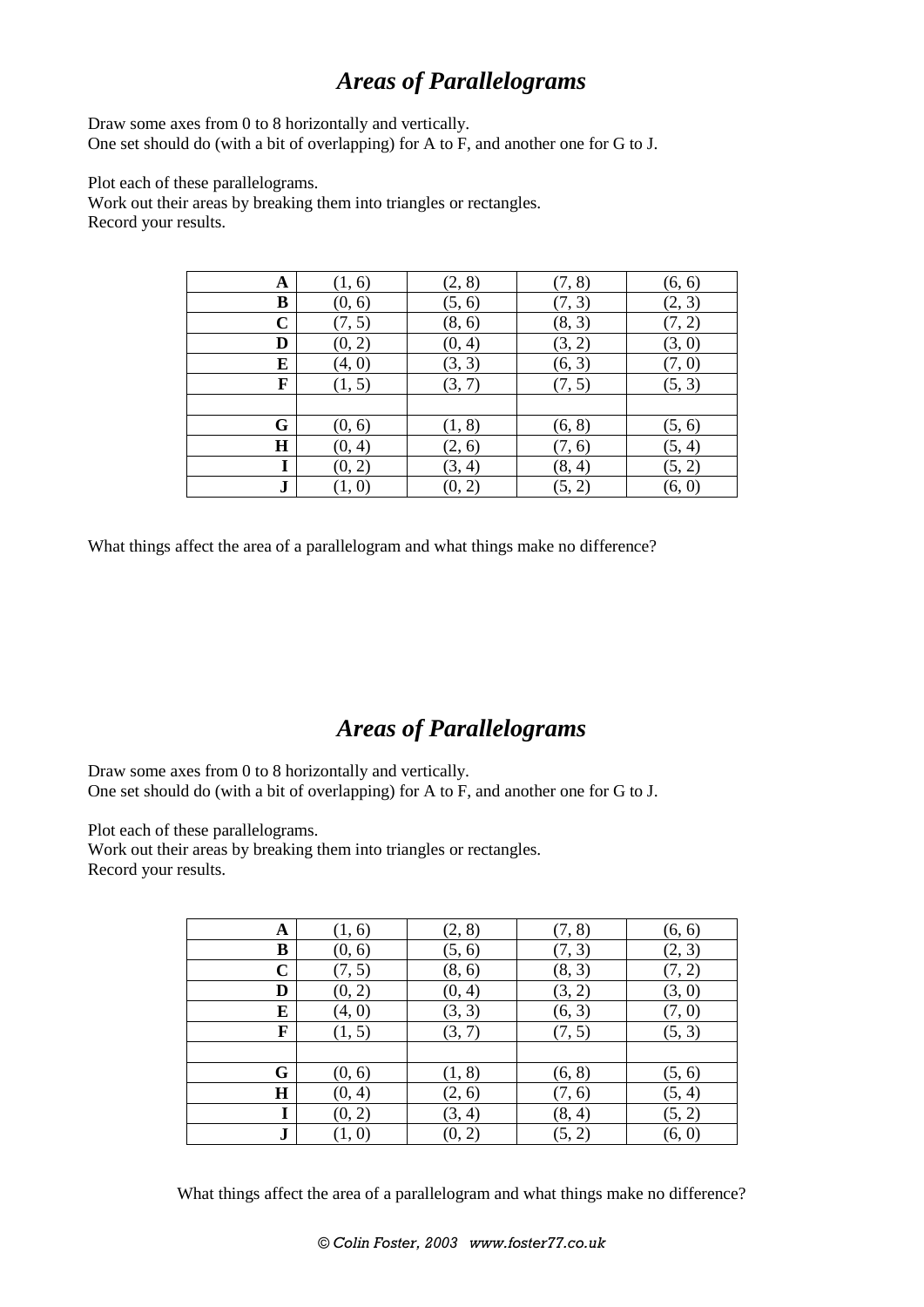#### *Design a Zoo! (Teachers' Notes)*

- There will be **10 animals** to house in the zoo.
- Each animal will have a separate **cage**. All the cages will be made of 6 squares but arranged differently so that each cage is a different shape.
- Take an A4 piece of 1 cm  $\times$  1 cm squared paper. This will be your plan for the zoo. Use a scale of 1 cm to 1 m and draw the cages, spreading them out over the page. Each cage will have an area of  $6 \text{ m}^2$ . Label which cage is for which animal.
- The floor material for the cage will cost £500 per  $m^2$ . (All prices include labour!) So for 10 cages you will have to spend  $10 \times 6 \times 500 = \text{\pounds}30\,000$ . Head another sheet of paper "Accounts" and record this cost. Show how you worked it out.
- Every cage needs **fencing** round the edge. This costs £200 per m. Calculate the perimeter of each cage – they won't all be the same. Find the total of all the perimeters and multiply this by £200 to find the total fencing cost. Put all of this on your accounts sheet.
- Your **budget** for designing the whole zoo is **£250 000**. You cannot go over this.

### **Things to add:**

```
opath to take visitors round the zoo so they can look into each cage.
 Design it and work out how much it will cost.
 \text{Cost} = \pounds 100 \text{ per m}^2.
osigns to show the visitors what's where
 Cost = £50 each
ocar park
 Cost = £50 per m<sup>2</sup> of gravel
otrees
 Cost = £25 each
otoilets
 Cost = £7,500ocafé
 Cost = £25,000
```
- What other things could you add? Your teacher will give you a quotation! You must keep within budget! How much would you charge people to visit the zoo?
- Do you think that the cages would be large enough? Do you think that the prices are realistic?